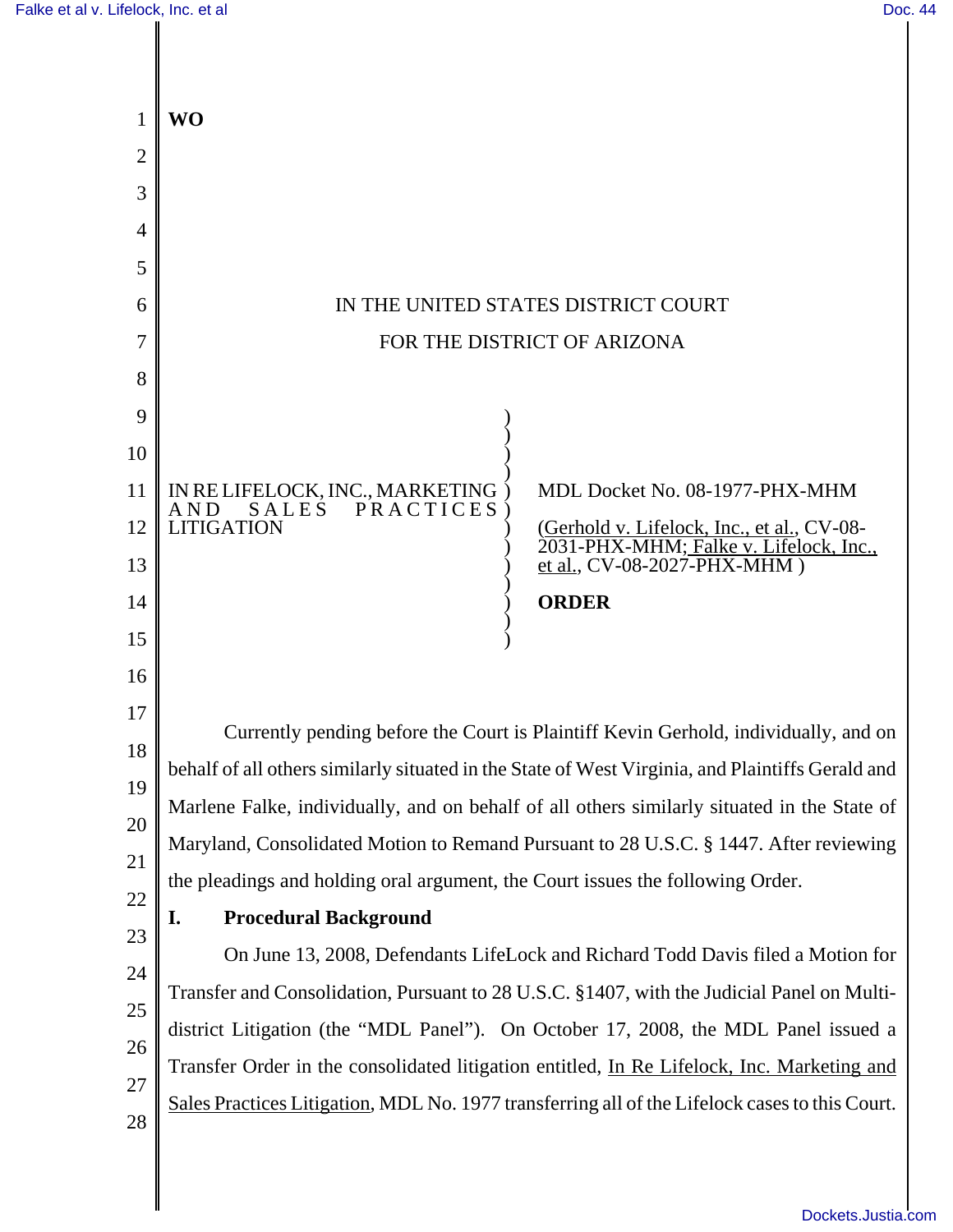1 2 3 In the Transfer Order, the MDL Panel found that the nine actions pending in federal courts across the country, including the **Falke** and **Gerhold** cases which were removed from state court to federal court, and at least three tag along actions:

[I]nvolve[d] common questions of fact, and that centralization under [28 U.S.C.] Section 1407 in the District of Arizona will serve the convenience of the parties and witnesses and promote the just and efficient conduct of the litigation. All actions share allegations concerning the marketing, advertising, and service guarantee offered by common defendant LifeLock. Centralization under Section 1407 will eliminate duplicative discovery; prevent inconsistent pretrial rulings, particularly with respect to class action issues; and conserve the resources of the parties, their counsel and the judiciary.

8 (See Dkt.#1.)

4

5

6

7

9 10 11 12 13 14 15 16 17 18 19 20 To further its goal of efficiently guiding through pre-trial all of the cases that had been consolidated and transferred, on January 9, 2009, the Court issued its Practice and Procedure Order. (See Dkt.# 35.) On February 11, 2009, the Court directed Plaintiffs to provide briefing as to the appointment of an interim lead counsel pursuant to Fed. R. Civ. P. 23(g). (See Dkt.#46.) On February 19, 2009, the Court held an Initial Status Conference where it heard oral arguments on the appointment of interim lead counsel. It also discussed setting forth a Scheduling Order for the case including deadlines for the filing of a consolidated amended complaint, motion(s) to dismiss, fact and expert discovery, class certification, and summary judgment. (See Dkt.#58.) On February 23, 2009, the Court issued an Order naming Hagens Berman Sobol Shapiro LLP as interim lead counsel pursuant to Fed.R.Civ.P.  $23(g)$ , and on March 6, 2009, the Court entered its Amended Scheduling Order. (See Dkt.#69.)

21 22 23 24 25 26 27 28 Pursuant to the Court's Scheduling Order, counsel for the Falke and Gerhold Plaintiffs filed the instant Consolidated Motion to Remand. The Court would be remiss if it did not note the unusual procedural posture of this motion. Interestingly, Defendants LifeLock and Davis declined to file a brief before the Court on this matter. Defendants can therefore be fairly characterized as having neither opposed nor supported the remand sought by the Falke and Gerhold Plaintiffs. Although Defendants declined to file a brief, interim lead counsel for the proposed MDL class did. The remaining MDL Plaintiffs, acting through its interim lead counsel, oppose the Falke and Gerhold Plaintiffs' motion As such, this issue pitts

- 2 -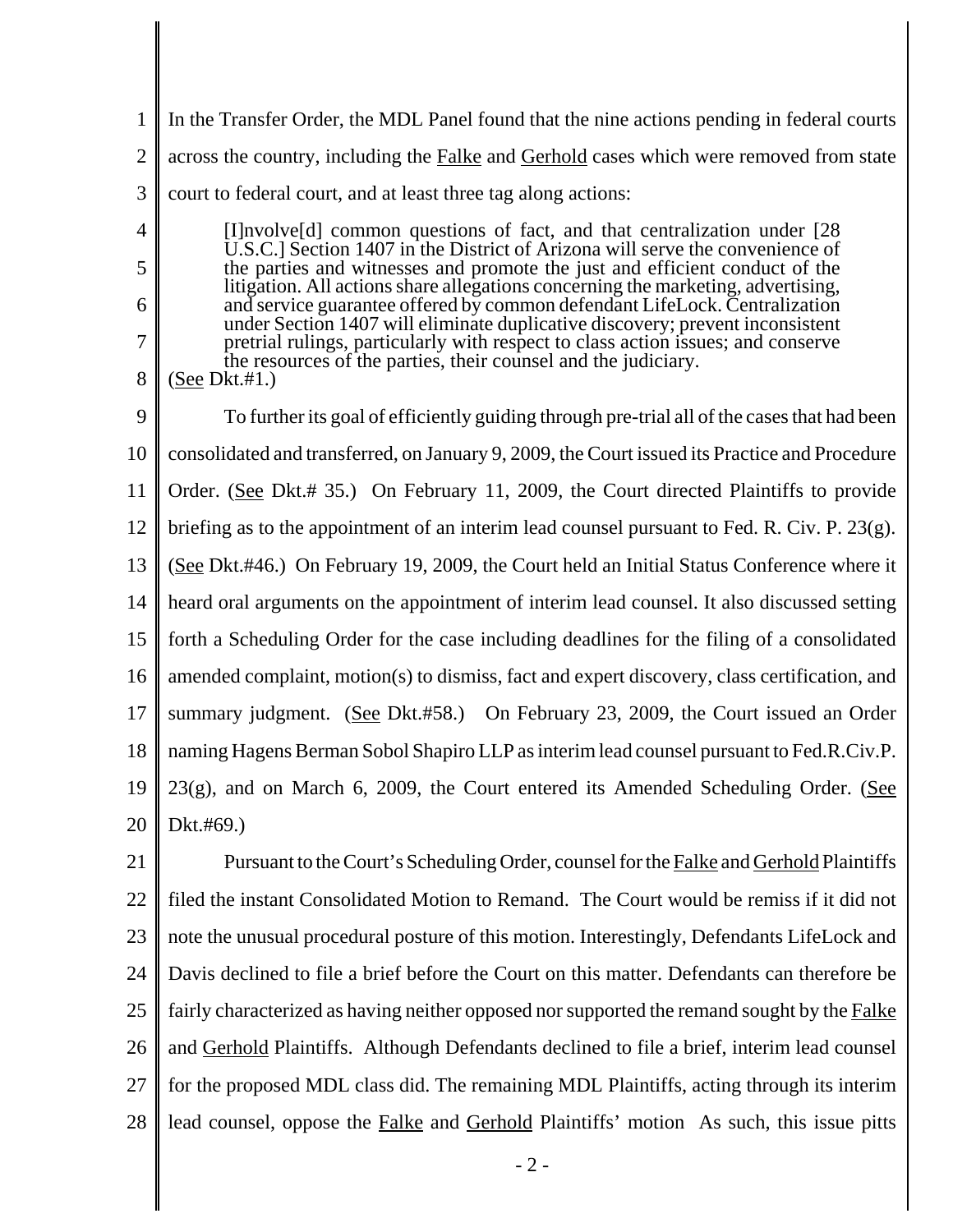1 2 3 Plaintiffs from two of the consolidated cases against Plaintiffs from the remaining fourteen in a struggle over whether this Court should keep together or break apart the MDL action that has been transferred to it by the MDL Panel.<sup>1</sup>

4 **II. Discussion**

5 6 7 8 9 10 11 12 The removal statute authorizes the defendant to remove to federal court "any civil action brought in a State court of which the district courts of the United States have original jurisdiction." 28 U.S.C. § 1441(a). In other words, "[o]nly state court actions that originally could have been filed in federal court may be removed to federal court by the defendant." Caterpillar, Inc. v. Williams, 482 U.S. 386, 392 (1987). The party invoking the removal statute bears the burden of establishing federal jurisdiction. See Ethridge v. Harbor House Restaurant, 861 F.2d 1389, 1393 (9th Cir. 1988). Courts strictly construe the removal statute against removal. Id.

13 14 15 16 17 18 19 20 21 22 In the instant motion, the Falke and Gerhold Plaintiffs contend that Defendants LifeLock and Davis failed to meet their burden under 28 U.S.C. § 1331 and § 1332 to invoke federal jurisdiction. Accordingly, these two Plaintiffs argue that the Court must remand their Complaints back to state courts in West Virginia and Maryland where their cases originated. The non-moving Plaintiffs have responded by arguing that the Falke and Gerhold Complaints meet 'arising under' jurisdiction pursuant to 28 U.S.C. § 1331. Furthermore, the remaining Plaintiffs argue that in the event the Court grants the Falke and Gerhold Plaintiffs' consolidated remand motion, then counsel for those parties, Mr. David Paris, should not be permitted to simultaneously represent parties in the MDL action and before West Virginia and Maryland state courts.

- 23
- 24 25

<sup>26</sup> 27 28 <sup>1</sup>Lastly, within five days following the Court's ruling on the instant motion, interim lead counsel for proposed MDL class will be filing the Master Complaint; fact and expert discovery in the MDL will then commence with the filing of the Master Complaint and will continue for 13 months.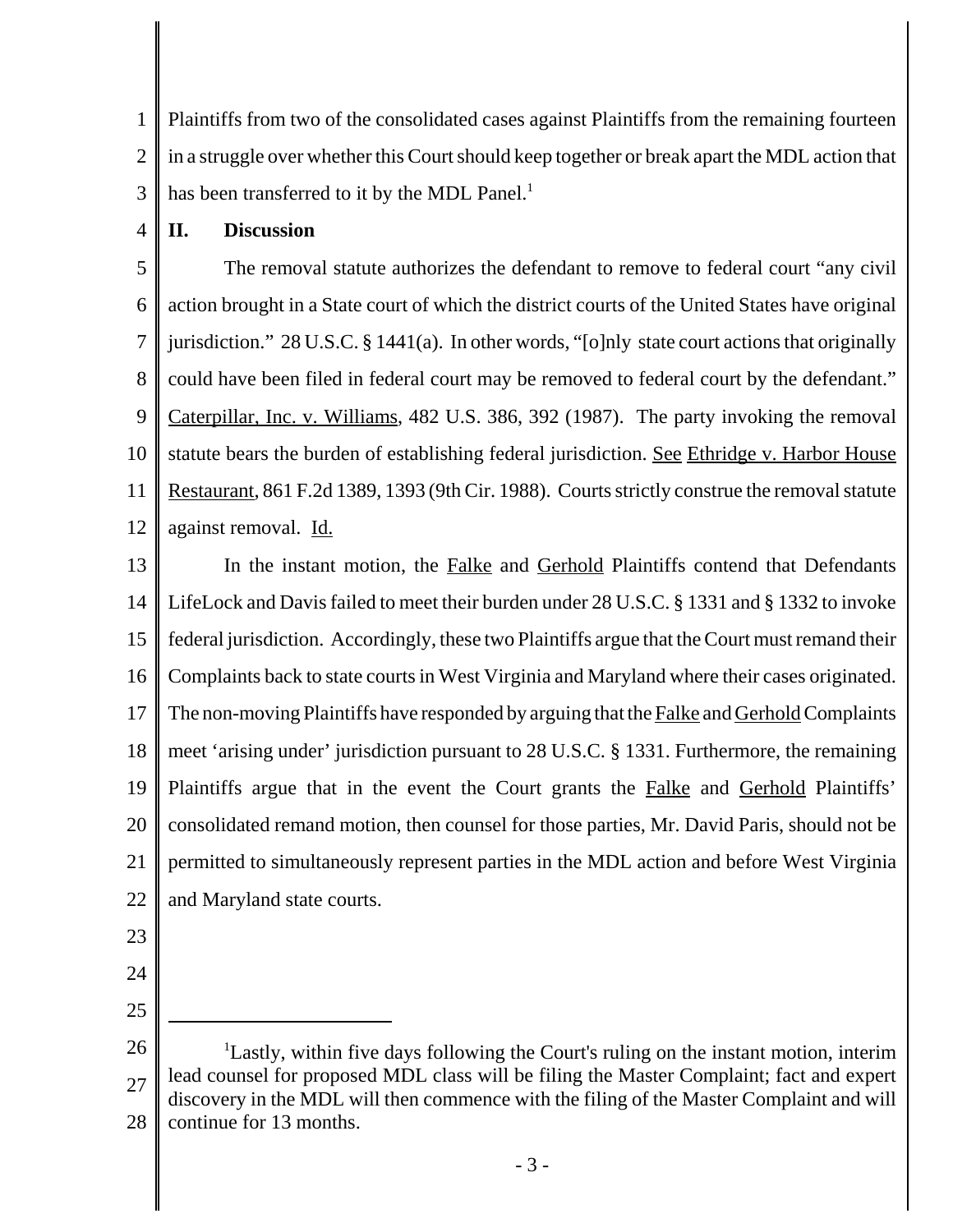1

#### **A. 28 U.S.C. § 1332: Diversity Jurisdiction**

2 3 4 5 6 7 8 9 Section 1332(a) vests the district courts with "original jurisdiction of all civil actions where the matter in controversy exceeds the sum or value of \$75,000, exclusive of interest and costs, and is between" diverse parties. See 28 U.S.C. § 1332(a). Despite the statute's silence, the Supreme Court has held that § 1332 requires complete diversity of citizenship. Exxon Mobil Corp. v. Allapattah Servs., Inc., 545 U.S. 546, 553 (2005) ("In a case with multiple plaintiffs and multiple defendants, the presence in the action of a single plaintiff from the same State as a single defendant deprives the district court of original diversity jurisdiction over the entire action.") (internal citations omitted).

10 11 12 13 14 15 16 17 18 19 The Class Action Fairness Act of 2005 ("CAFA") modified traditional principles of diversity jurisdiction in order to make it easier for defendants to remove class actions to federal court. <u>See</u> U.S.C. § 1332(d). CAFA grants the district court with original jurisdiction over any civil case where, among other things, the amount in controversy exceeds the sum or value of \$ 5,000,000, exclusive of interest and costs, and minimal diversity between the parties is present — for purposes of CAFA, minimal diversity means that at least one member of the purported class must be diverse from at least one named defendant. See U.S.C. § 1332(d). In addition, the Ninth Circuit has held that CAFA did not shift to the plaintiff the burden of establishing that there is no subject matter jurisdiction in federal court. See Abrego v. Dow Chem. Co, 443 F.3d 676, 685 (9th Cir. 2006).

20 21 22 23 24 25 26 27 28 In the instant case, the Falke and Gerhold Plaintiffs contend that the notice of removal filed by Defendants LifeLock and Davis fails to set forth the requirements needed to invoke federal diversity jurisdiction pursuant to § 1332(a) or CAFA. Specifically, the moving Plaintiffs claim that Defendants have not provided any factual proof that the Falke and Gerhold Complaints meet the amount in controversy requirement under either 1332(a) or CAFA. For purposes of traditional diversity jurisdiction under § 1332(a), in order to satisfy the amount in controversy requirement, each proposed individual class member in both the West Virginia and Maryland cases must have an individual claim against the Defendants that exceeds \$75,000. For purposes of invoking jurisdiction under CAFA, the amount in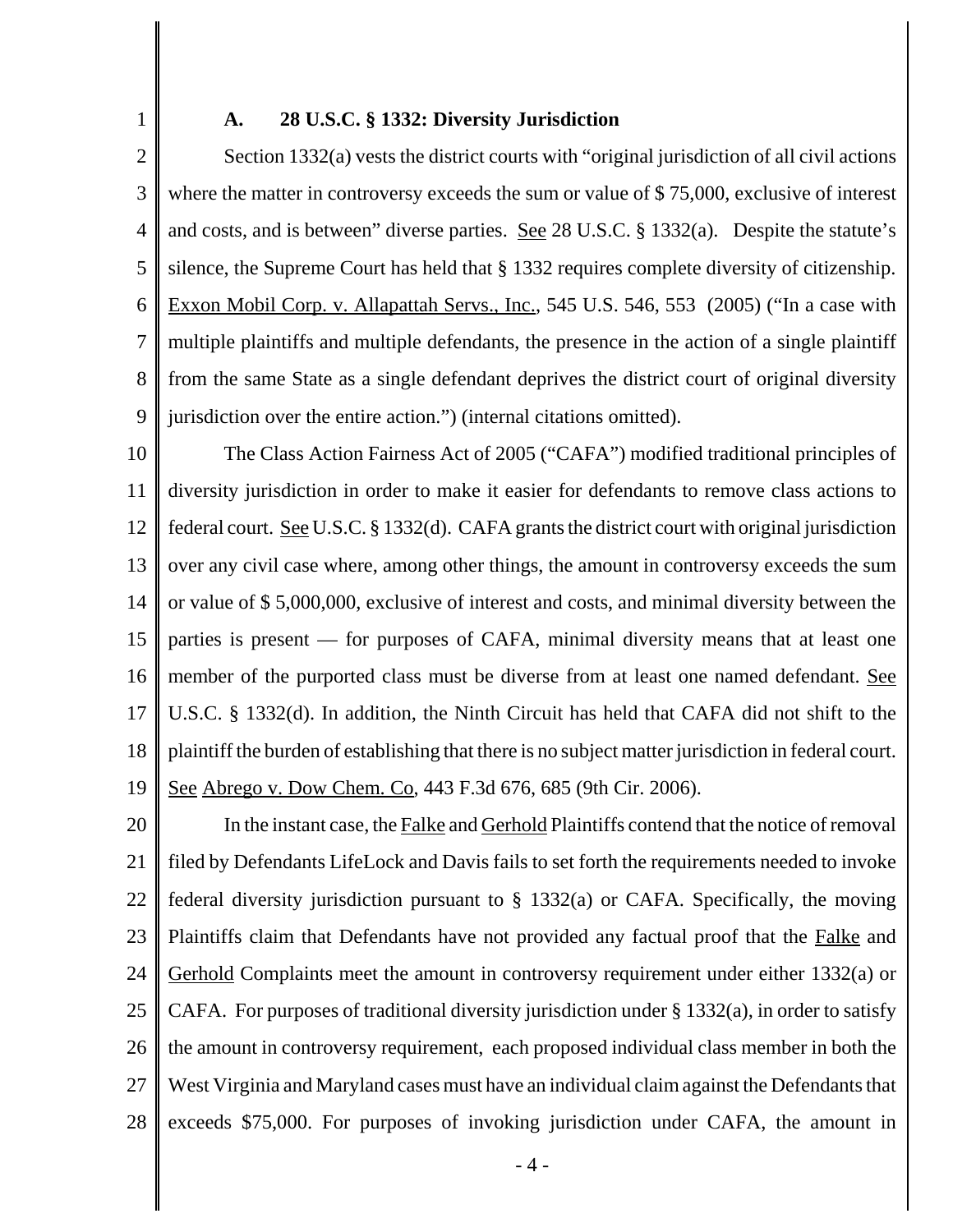1 2 3 4 controversy between all proposed plaintiffs in the Falke and Gerhold classes and Defendants LifeLock and Davis must exceed \$5,000,000. In other words, to meet the amount in controversy under CAFA, Defendants' liability must be greater than \$5,000,000 in both actions, separately.

5 6 7 8 9 10 11 12 13 14 15 16 17 18 19 20 21 22 23 According to the moving Plaintiffs, their two Complaints do not contain any specific damages allegations, and Defendants' Notice of Removal in both cases contain nothing more than conclusory statements on damages but are otherwise devoid of specific facts that might tend to establish the amount in controversy requirement has been met. With respect to the Falke Complaint, Defendants' Notice of Removal states nothing more than that the amount in controversy exceeds \$75,000 under § 1332(a), and \$5,000,000 for CAFA. (See Dkt.#74, Ex. C at  $\P$  6-7.) With respect to the Gerhold Complaint, the Notice of Removal only states that the amount in controversy exceeds \$75,000, but it does not even make reference to the \$5,000,000 in controversy required under CAFA. (See Dkt.#74.,Ex. D at ¶ 7.) As the moving Plaintiffs point out, the amount specified in the Complaint usually controls whether the jurisdictional amount in controversy requirement has been satisfied. Bartinkowski v. NVR, Inc., 2009 U.S. App. LEXIS 852, \*10-11 (4th Cir. Jan. 16, 2009) (citing Wiggins v. North Am. Equitable Life Assurance Co., 644 F.2d 1014, 1016 (4th Cir. 1981)). However, when plaintiffs are not required by state law to specify damages in their state court complaint, "the removing defendant must prove by a preponderance of the evidence that the amount in controversy requirement has been met." Abrego, 443 F.3d at 683. Under this burden, the defendant must provide evidence that it is 'more likely than not' that the amount in controversy satisfies the federal diversity jurisdictional amount requirement. Id. (citing Sanchez v. Monumental Life Ins. Co., 102 F.3d 398, 404 (9th Cir. 1996)).

24 25 26 27 28 In the instant case, nothing contained in Defendants Notice of Removal would permit the Court to conclude that Defendants have demonstrated that it is more likely than not that the two Complaints state individual claims for over \$75,000 or are worth in total more than \$5,000,000 each. Of course, as previously noted, Defendants chose not to file a response brief on this issue, or supplement their Notice of Removal with additional factual or legal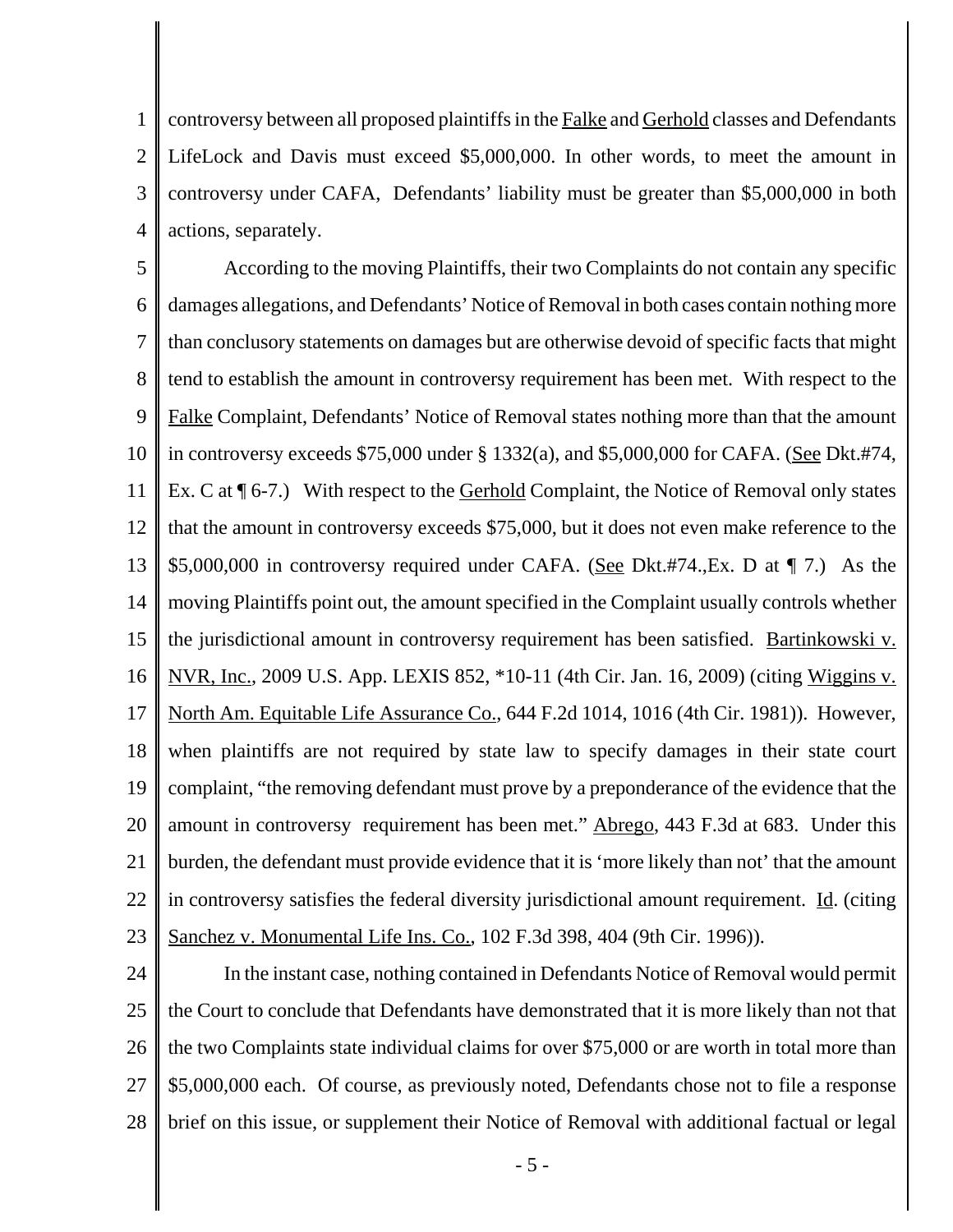1 2 3 4 5 support. Besides a bare bones assertion that the value of the Falke and Gerhold cases exceed the amount in controversy requirement of § 1332(a) and CAFA, no evidence in the Notice of Removal or elsewhere supports this claim. Standing alone, Defendants Notice of Removal does not prove by a preponderance of the evidence that the Falke and Gerhold Complaints properly invoke federal diversity jurisdiction under either § 1332(a) or CAFA.

6

# **B. 28 U.S.C. § 1331: Federal Question Jurisdiction**

7 8 9 10 11 12 13 Under 28 U.S.C. § 1331, district courts "have original jurisdiction [over] all civil actions arising under the Constitution, laws, or treaties of the United States." See 28 U.S.C. § 1331. A case 'arises under' federal law if (1) a plaintiff's "well-pleaded complaint establishes either that federal law creates the cause of action" or (2) that the "plaintiff's right to relief under state law requires resolution of a substantial question of federal law in dispute between the parties." Franchise Tax Bd. of Cal. v. Constr. Laborers Vacation Trust for S. Cal., 463 U.S. 1, 27-28 (1983).

14 15 16 17 18 With respect to second type of cases, a state based cause of action can invoke federal question jurisdiction pursuant to § 1331, only if it "necessarily raise[s] a stated federal issue, actually disputed and substantial, which a federal forum may entertain without disturbing any congressionally approved balance of federal and state judicial responsibilities." Grable & Sons Metal Prods. v. Darue Eng'g & Mfg., 545 U.S. 308, 314 (2005).

19 20 21 22 23 24 25 26 27 28 However, the Supreme Court has called the Grable rule "special," noting that it encompasses no more than a "small category" of cases. Empire HealthChoice Assurance, Inc. v. McVeigh, U.S. 677, 699 (2006). The Supreme Court further emphasized that "it takes more than a federal element to open the arising under door." Id. at 701. This comports with the Ninth Circuit's pre-Grabel rule that federal "jurisdiction over a state-law claim is not created just because a violation of federal law is an element of the state law claim." Wander v. Kaus, 304 F.3d 856, 859 (9th Cir. 2002). Furthermore, merely because "a [state-law] claim can be supported by alternative and independent theories — one of which is a state law theory and one of which is a federal law theory — federal question jurisdiction does not attach . . .." Glanton v. Harrah's Entm't, Inc., et al., 297 Fed. Appx. 685, 2008 U.S. App.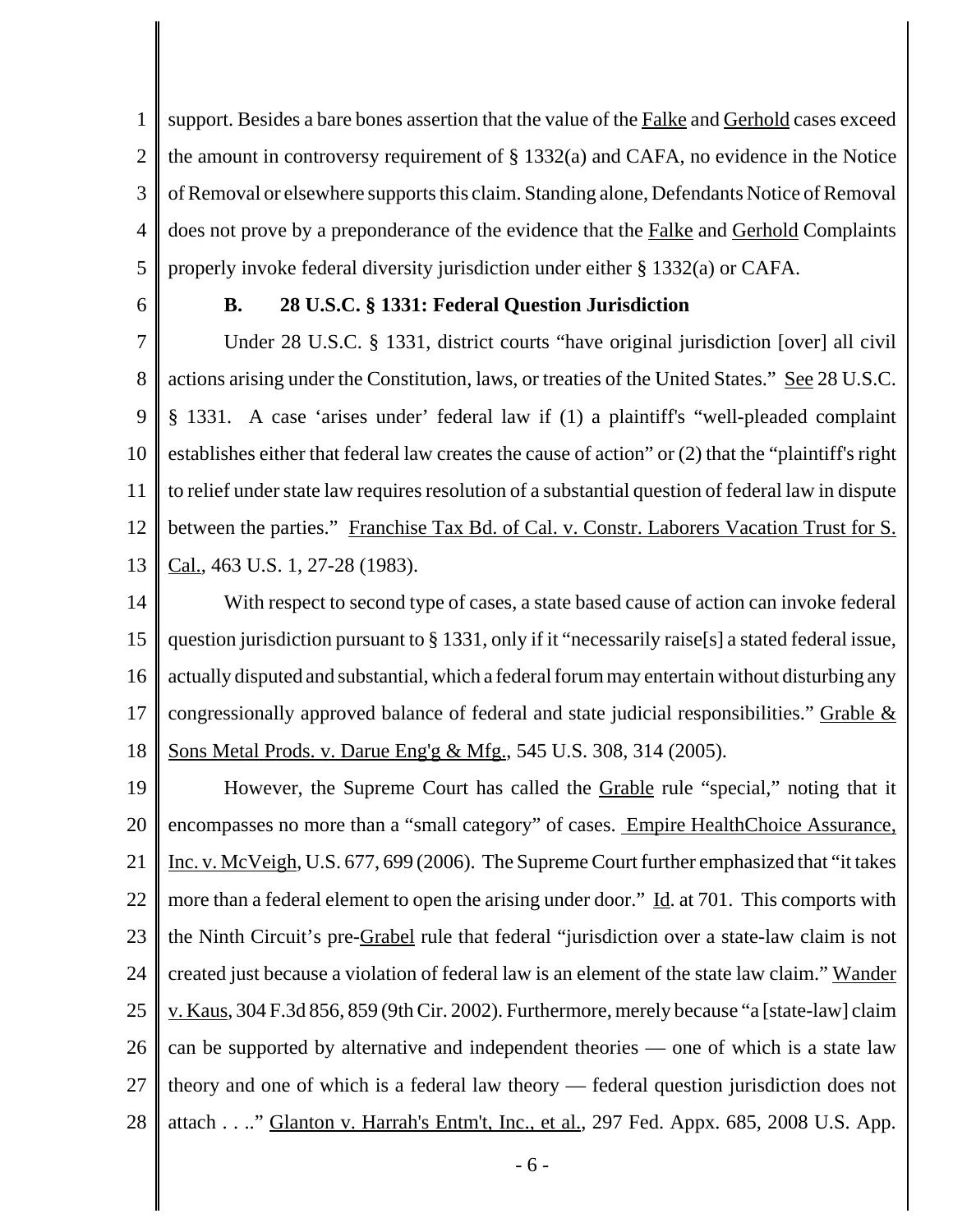1 2 3 4 5 6 LEXIS 22487, at \*\* 3-4 (9th Cir. 2008) (citing Rains v. Criterion Sys., Inc., 80 F.3d 339, 342-43 (9th Cir. 1996)). "[C]ountless claims can be said to depend in some way on federal propositions, yet not all such cases 'arise under' federal law," Hunter v. United Van Lines, 746 F.2d 635, 645 (9th Cir. 1985), and the mere appearance of a federal issue is not "a password opening federal courts to any state action embracing a point of federal law." Grable <u>& Sons</u>, 545 U.S. at 314.

7 8 9 10 11 12 13 14 In the instant case, because the Falke and Gerhold Complaints allege nothing more than that Defendants LifeLock and Davis have violated the West Virginia Consumer Credit and Protection Act, W. Va. Code § 46A-1-101 et seq., and the Maryland Consumer Protection Act, Md. Commercial Code Ann. §13-301 et seq., — which are state law causes of action — their claims were not explicitly created by federal law. Therefore, this Court can only properly assume federal question jurisdiction over these two cases if Plaintiffs state law causes of action meet the two-part test promulgated by the Supreme Court in Grable and related cases.

15

#### **1. Actual and Disputed Issue of Federal Law**

16 17 18 19 20 21 22 23 24 25 26 27 28 The MDL Plaintiffs opposing remand contend that the Falke and Gerhold Complaints raise an actual and disputed issue of federal law, since resolution of these cases necessarily requires a determination of whether Defendants LifeLock and Davis violated the Fair Credit Reporting Act, 15 U.S.C. §1681, et seq. ("FCRA"). According to the non-moving Plaintiffs, throughout both Complaints, the Falke and Gerhold Plaintiffs allege violations of the FCRA and refer to other conduct implicating the FCRA, including the manner in which LifeLock's services impacted its subscribers' creditworthiness, or otherwise violated protections afforded under the FCRA. For example, according to the non-moving Plaintiffs, both the Falke and Gerhold Complaints allege that LifeLock's services can negatively impact the subscriber's credit score and that LifeLock fails to disclose the 'true origin' of the free credit report it obtains for its customers. Thus, the remaining MDL Plaintiffs argue that the success of the Falke and Gerhold Plaintiffs' cases will inevitably turn on their ability to offer evidence that LifeLock and Davis violated federal law.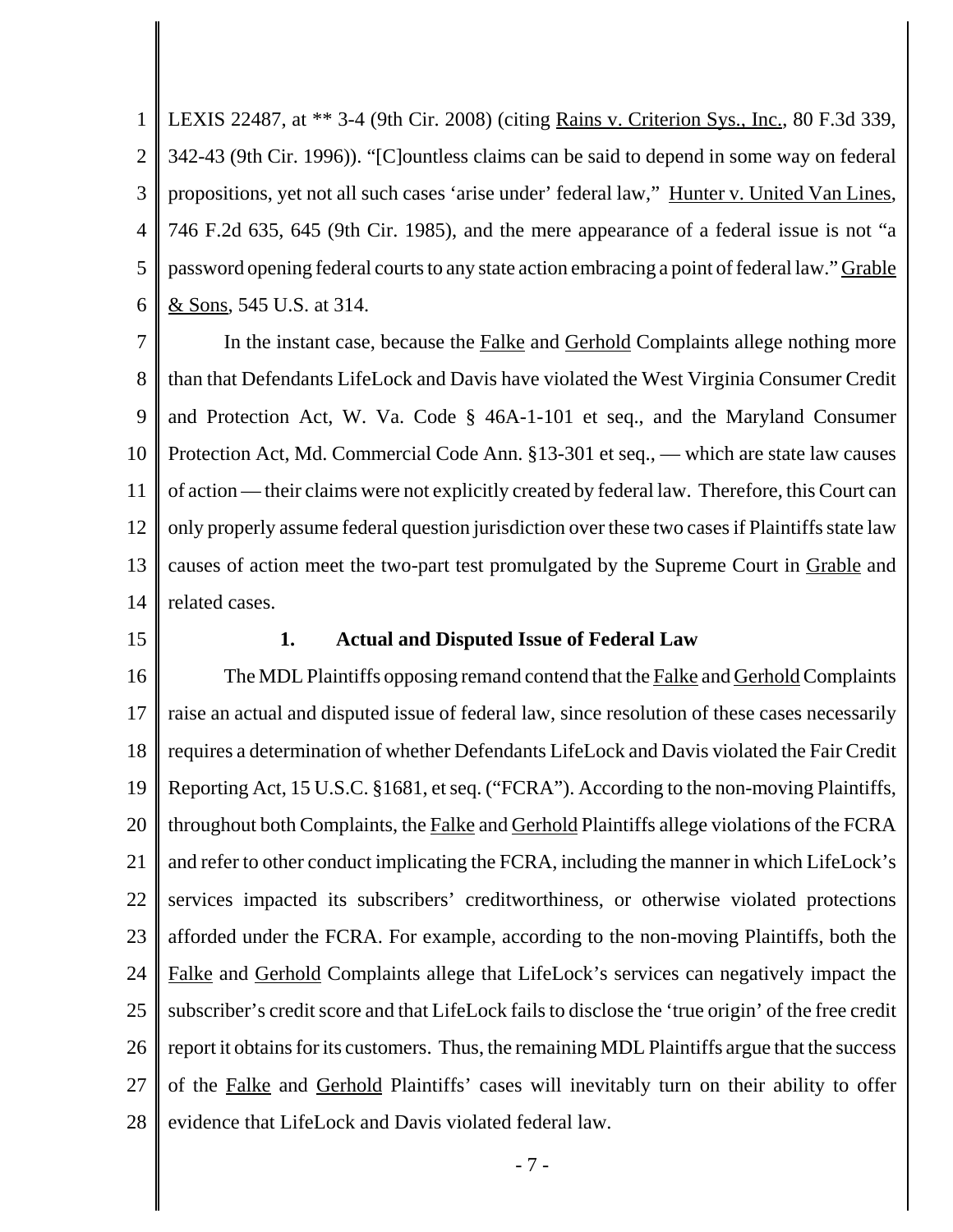1 2 3 4 5 6 7 8 9 10 In their reply, the moving Plaintiffs argue that the state based claims contained in the Falke and Gerhold Complaints are unrelated to the statutory framework of the FCRA, and that these causes of action are based solely on LifeLock's alleged campaign of false advertising, which is actionable under state consumer protection statutes, irrespective of any federal issues. According to the moving Plaintiffs, their two Complaints seek to establish that LifeLock deceived subscribers residing in Maryland and West Virginia by misrepresenting the scope of its services, misrepresenting the effectiveness of its services, omitting the adverse impact its services may have on a subscriber's credit, omitting that credit reports are free, and misrepresenting the scope of its purported \$ 1,000,000 guarantee. Such allegations, according to the moving Parties, do not turn upon an analysis of the FCRA.

11 12 13 14 15 16 17 18 19 20 21 22 This Court agrees with the moving Parties and finds that their state law claims do not raise an actual and disputed issue of federal law, and as such do not meet 'arising under' jurisdiction pursuant to § 1331. First, despite representations made by the remaining MDL Plaintiffs, it is not at all clear that proving a violation of the FCRA is an essential element of the Falke and Gerhold Plaintiffs' claims. Certainly, demonstrating a FCRA violation is not generally required for any and all claims brought under West Virginia or Maryland's consumer protections statutes. It is therefore not inconceivable for the Falke and Gerhold Plaintiffs to successfully assert claims under these statutes without having to rely upon purported violations of the FCRA. Because proving a FCRA violation is not a legal requirement or an essential element of the two consumer protection statutes at issue, the moving Plaintiffs might be said to possess "alternative and independent theories" under state law. Glanton, U.S. App. LEXIS 22487, at \*\* 3-4.

23

24 25 26 27 28 Furthermore, even if the Court were to determine that proving a violation of the FCRA were an essential element of both Falke and Gerhold's state law claims, the Ninth Circuit has explicitly held that federal "jurisdiction over a state-law claim is not created just because a violation of federal law is an element of the state law claim." Wander, 304 F.3d at 859. Similarly, it is difficult for the Court to discern how the instant motion is materially distinguishable from the U.S. Supreme Court case of <u>Merrell Dow Pharmaceuticals, Inc. v.</u>

- 8 -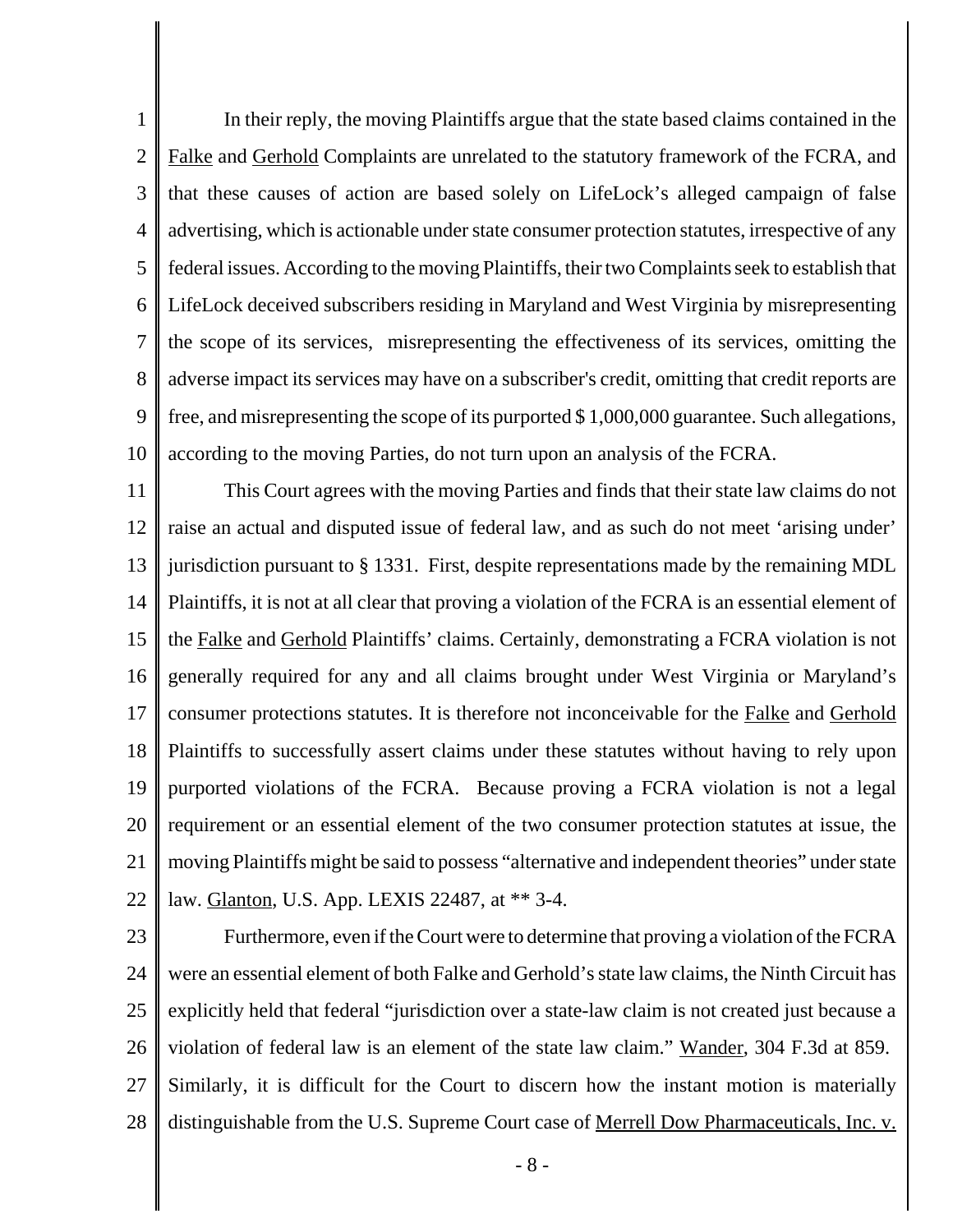1 2 3 4 5 6 7 8 9 10 11 12 13 14 Thompson, 478 U.S. 804 (1986). In Merrell Dow, the plaintiffs brought a state based negligence claim in state court against a pharmaceutical manufacturer. Merrell Dow, 478 U.S. at 805-06. The Merrell Dow plaintiffs alleged that the drug at issue caused certain birth defects in children whose mothers had taken the drug during pregnancy. Id. The plaintiffs alleged that because the drug had been allegedly mislabeled in violation of the federal Food, Drug and Cosmetic Act, 21 U.S.C. § 301, et seq., the doctrine of negligence per se applied, and the manufacturer would be held liable for any harm that it actually and proximately caused. Id. The defendant then attempted to remove the case to federal court where it asserted federal question jurisdiction under § 1331. Ultimately, the Supreme Court rejected the defendant's argument that a simple state tort action could 'arise under' federal law merely because the defendant's liability was premised upon a violation of a federal regulation.<sup>2</sup> The same result should apply here: even if Falke and Gerholds' state consumer protection claim is premised upon a violation of the FCRA, that by itself is not enough to invoke 'arising under' jurisdiction under § 1331.

15 16 17 18 19 20 21 22 Moreover, the non-moving MDL Plaintiffs' argument appears inconsistent with other relevant Supreme Court decisions on the 'arising under' issue. For example, the Supreme Court has repeatedly stated that "the classic example of federal-question jurisdiction predicated on the centrality of a federal issue is  $Smith v. Kansas City Title & Trust Co., 255$ U.S. 180 (1921)." Empire HealthChoice, 547 U.S. at 699 n.5; Grable, 545 U.S. at 312 ("The classic example is  $Smith \dots$ "). Smith concerned "a suit by a shareholder claiming that the defendant corporation could not lawfully buy certain bonds of the National Government because their issuance was unconstitutional. Although Missouri law provided the cause of

23

<sup>24</sup> 25 26 27 28 <sup>2</sup>Also at issue in <u>Merrell Dow</u> was the fact that Congress had not created a private right of action to enforce violations of the federal Food, Drug and Cosmetic Act. Merrell Dow, 478 U.S. at 813 (Congress' intent to deny a private a right of action was "tantamount to a congressional conclusion that the presence of a claimed violation of the statute as an element of a state cause of action is insufficiently 'substantial' to confer federal question jurisdiction."). Because the FCRA does contain a private right of action, that portion of the Merrell Dow opinion is not entirely relevant to the instant case.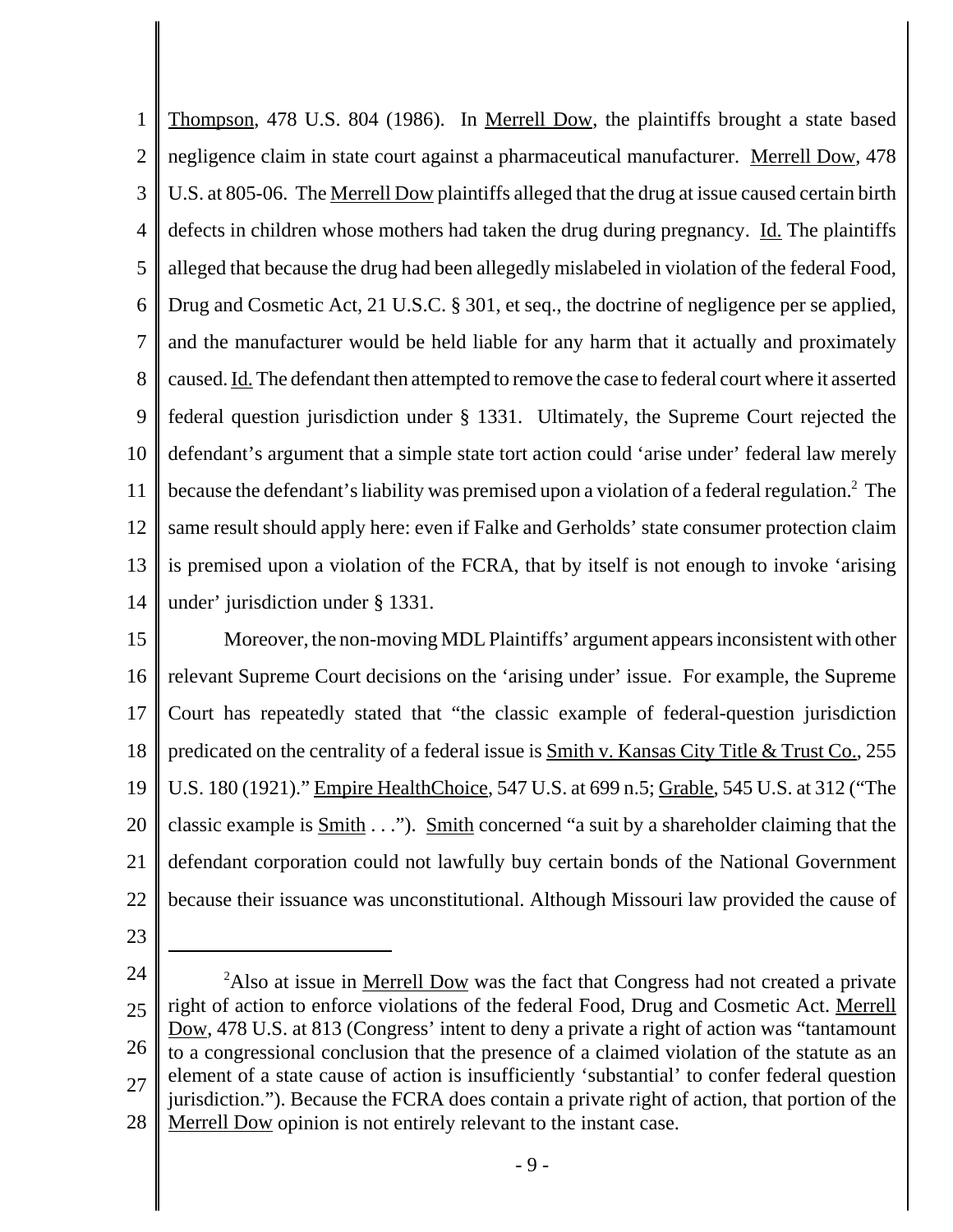1 2 3 4 5 6 7 8 9 10 11 12 13 14 action, the Court recognized federal-question jurisdiction because the principal issue in the case was the federal constitutionality of the bond issue." Grable, 545 U.S. at 312 (citing Smith, 255 U.S. at 199. Obviously, there is a important federal interest that is at stake in ensuring that the issuance of U.S. bonds are governed by set of uniform rules of national applicability. It would be an untenable situation for the same U.S. bonds to be deemed unconstitutional in the state of Missouri, but say, perfectly acceptable for state-wide distribution in neighboring Kansas. In no sense does the instant motion present facts that are comparable with a case like Smith. Instead, the Falke and Gerhold Complaints present nothing more than alleged violations of two run-of-the-mill state based consumer fraud statutes. Unlike Smith, Grable or other cases where a state based claim was held to 'arise under' federal law, there is no special need for federal uniformity in adjudicating cases Falke and Gerhold in federal court. Cf. Grable, 545 U.S. at 315 (noting that there is a substantial federal interest at stake when the interpretation of a provision of the federal tax code might affect the government's ability to efficiently collect delinquent taxes).

15

16

#### **2. Congressionally Approved Balance of Federal and State Judicial Responsibilities**

17 18 19 20 21 22 23 24 Although the MDL Plaintiffs' attempt to invoke federal question jurisdiction fails under the first prong of Grable, it is worth addressing their remaining claims that the balance between federal and state judicial responsibilities would be best served by keeping these two cases in federal court. Among other things, the non-moving Plaintiffs contend that allowing remand of the Gerhold and Falke Complaints, which allege facts that are almost identical to the Complaints of other MDL Plaintiffs, would invite lawyers across the country to file similar and unremovable lawsuits in various state court. Thus, resulting in forcing Defendants to engage in costly and redundant litigation in multiple forums.

25 26 27 28 First, it should be noted that permitting a remand of the Falke and Gerhold cases will in no way interfere with the MDL action. The remaining MDL cases will proceed as scheduled, and the only difference in the constitution of the MDL from this point forward will be that—in order to avoid duplicative litigation, inconsistent judgments, and to minimize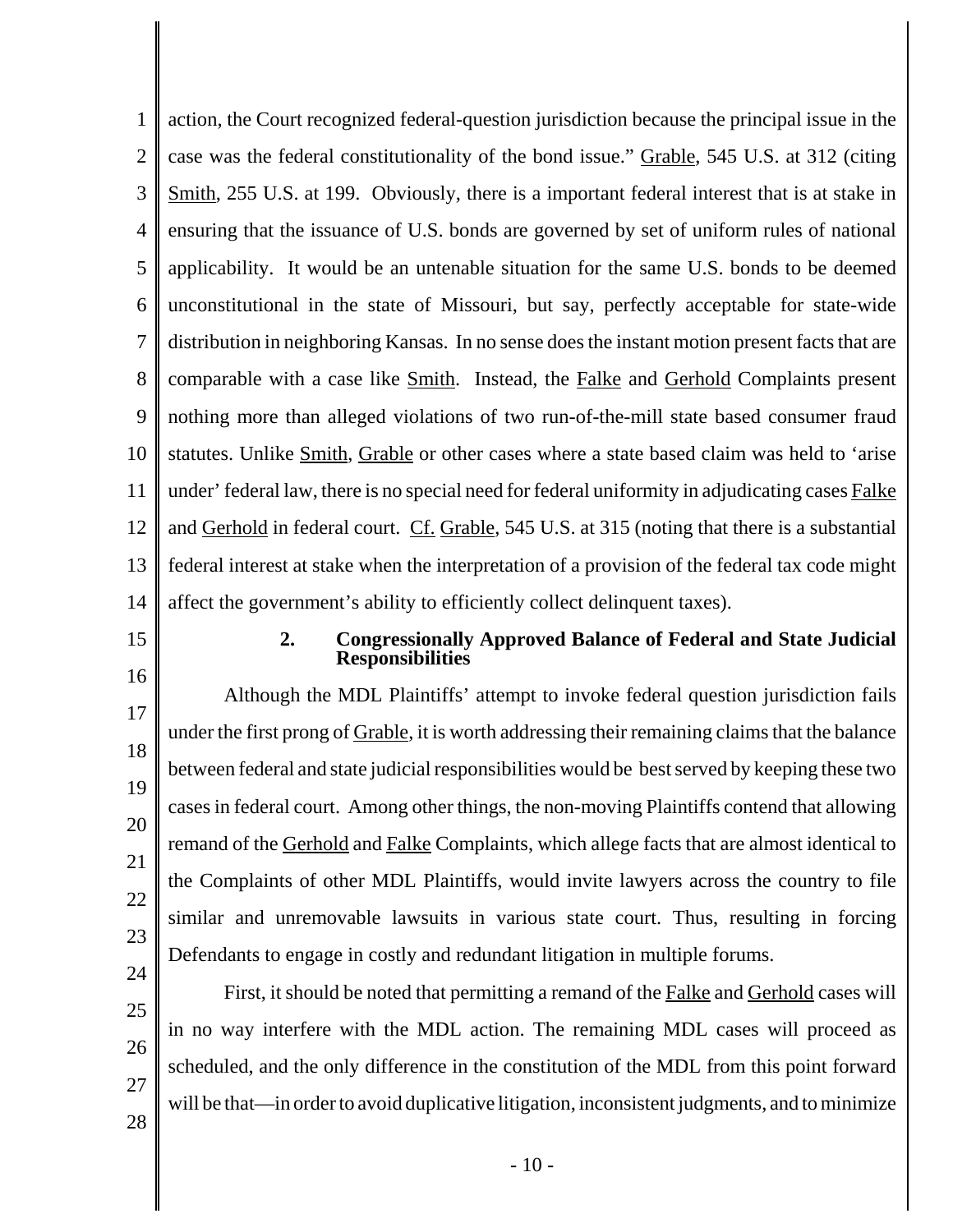1 2 3 4 5 or avoid the preclusive effect of the doctrines of res judicata and collateral estoppel—claims brought by proposed class members in the State of West Virginia and the State of Maryland will no longer be entertained by this Court as part of the MDL. However, the MDL will otherwise proceed forward with respect to proposed class members located in every other appropriate state.

6 7 8 9 10 Second, with respect to the remaining MDL Plaintiffs' argument that this ruling may invite lawyers to file tag-along state based claims in the remaining forty-eight states, that argument is unavailing. If Defendants were worried about the potential costs of facing unremovable parallel state actions, one assumes that they would have weighed in on the instant motion; but they did not.

11 12 Accordingly, the Court finds that the Falke and Gerhold Complaints do not invoke federal question jurisdiction under § 1331.

13

14

26

## **C. Potential Conflicts if Mr. Paris Continues to Serve as Plaintiffs' Counsel in the MDL Proceeding**

15 16 17 18 19 20 21 22 23 The final issue relates to an apparent request made by interim lead counsel that Mr. Paris should be removed as counsel of record in his remaining MDL cases once the Court remands Falke and Gerhold to their respective state courts.<sup>3</sup> Although interim lead counsel has not filed an official motion requesting Mr. Paris' disqualification, in their responsive briefing on the remand issue, interim lead counsel did affirmatively request that the Court not permit Mr. Paris to simultaneously represent clients in the MDL and in West Virginia and Maryland state court due to an alleged impermissible conflict of interest that dual representation would cause. Furthermore, at oral argument, interim lead counsel restated their position with respect to Mr. Paris' continued role in the MDL action.

24 25 Under Rule 1.7(a) of the State of Arizona's Rules of Professional Conduct, "a lawyer shall not represent a client if the representation involves a concurrent conflict of interest."

27 28 <sup>3</sup>These cases are: <u>Pasternack, et al. v. Lifelock, Inc., et al.</u>, (D.N.J. 3:08-cv-2098); Martinez-Azoy v. Lifelock, Inc., et al.,(S.D. Fla. 1:08-cv-21989); Ly v. Lifelock, Inc., et al., (E.D. Tex. 2:08-cv-242); and Dillon v. Lifelock, Inc., et al., (C.D. Cal. 2:08-cv-4515).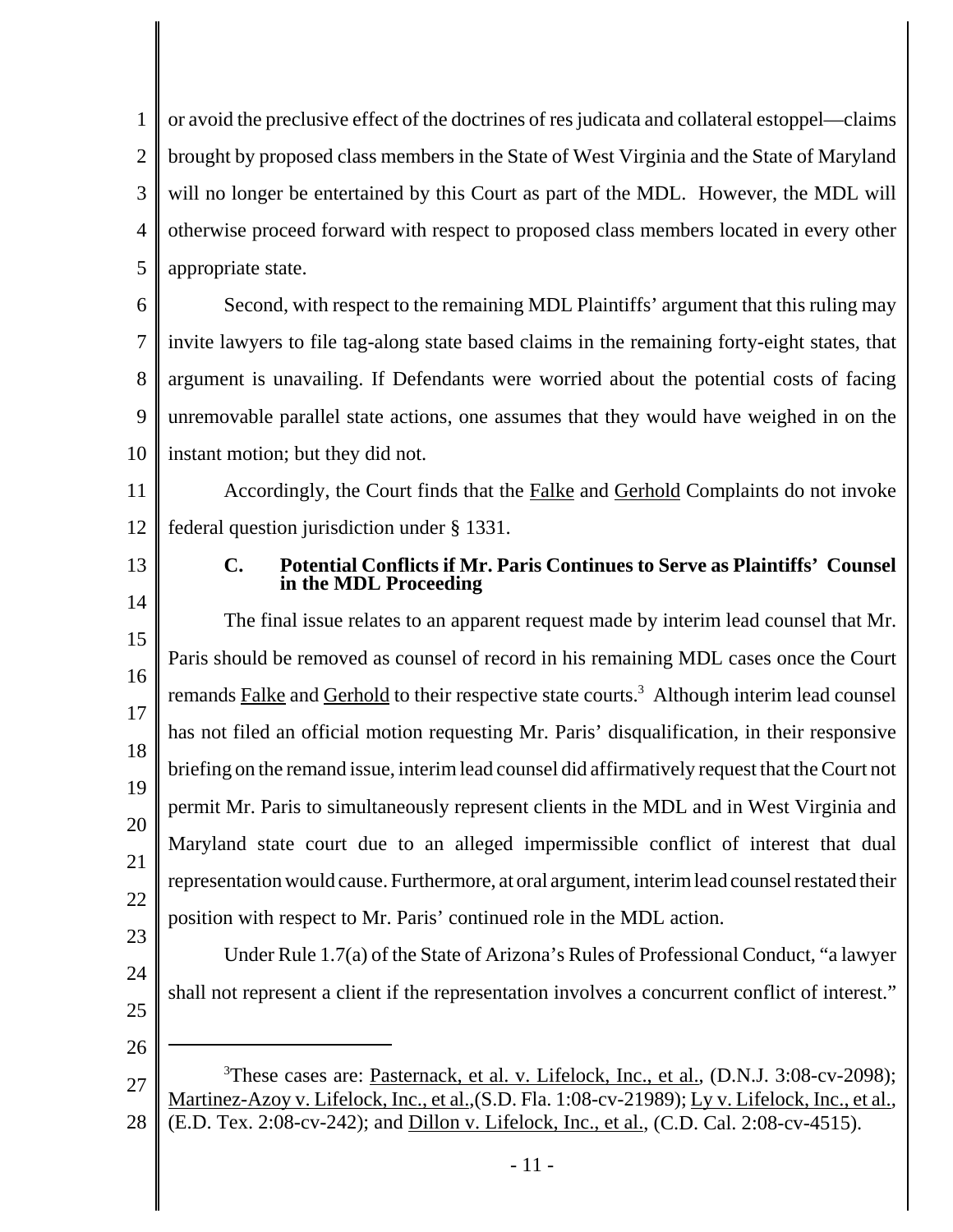1 2 3 4 5 6 7 8 9 10 Under Rule 1.7(a)(1)-(2) a concurrent conflict of interest exists when, "the representation of one client will be directly adverse to another client," or "there is a significant risk that the representation of one or more clients will be materially limited by the lawyer's responsibilities to another client, a former client or a third person or by a personal interest of the lawyer." It is not clear whether representing the Falke and Gerhold Parties as well as four additional MDL Parties creates an inevitable concurrent conflict of interest for Mr. Paris, such that the Court would be entitled to remove him from the MDL proceedings. First, the interests of these six Parties are in no sense directly adverse. Secondly, Mr. Paris' representation is not necessarily 'materially limited' in the MDL action given his responsibilities as counsel in the Falke and Gerhold matters.

11 12 13 14 15 16 17 18 19 20 21 22 23 24 25 26 It should be noted that at oral argument interim lead counsel raised the possibility that Mr. Paris may have withheld from them certain documents related to the consolidated remand motion. As previously stated, the burden of proof and production for invoking diversity jurisdiction under § 1332 fell to Defendants, who chose not to take a position on the instant consolidated motion. Interestingly, before Falke and Gerhold had been transferred to this Court by the MDL Panel, Defendants contested in the transferor federal district courts at least one earlier iteration of the consolidated remand motion. According to interim lead counsel, while litigating this previous remand motion, Mr. Paris may have received from Defendants documents that potentially supported the invocation of federal diversity jurisdiction. These documents arguably reflected Defendants position with respect to the total number of LifeLock clients in West Virginia and Maryland and LifeLock's possible liability in each state. As such, these documents may have stated that the \$5,000,000 requirement of CAFA had been met. At oral argument, interim lead counsel suggested that they were unable to secure these or other potentially relevant documents from Mr. Paris, which may have aided interim lead counsel in contesting the consolidated remand motion. If true, these accusations are troubling. Without directly addressing the merits of the

27 28 non-moving Plaintiffs' claims, the Court notes in the future it expects Mr. Paris, along with every other attorney for the named Plaintiffs, to cooperate with the Court appointed interim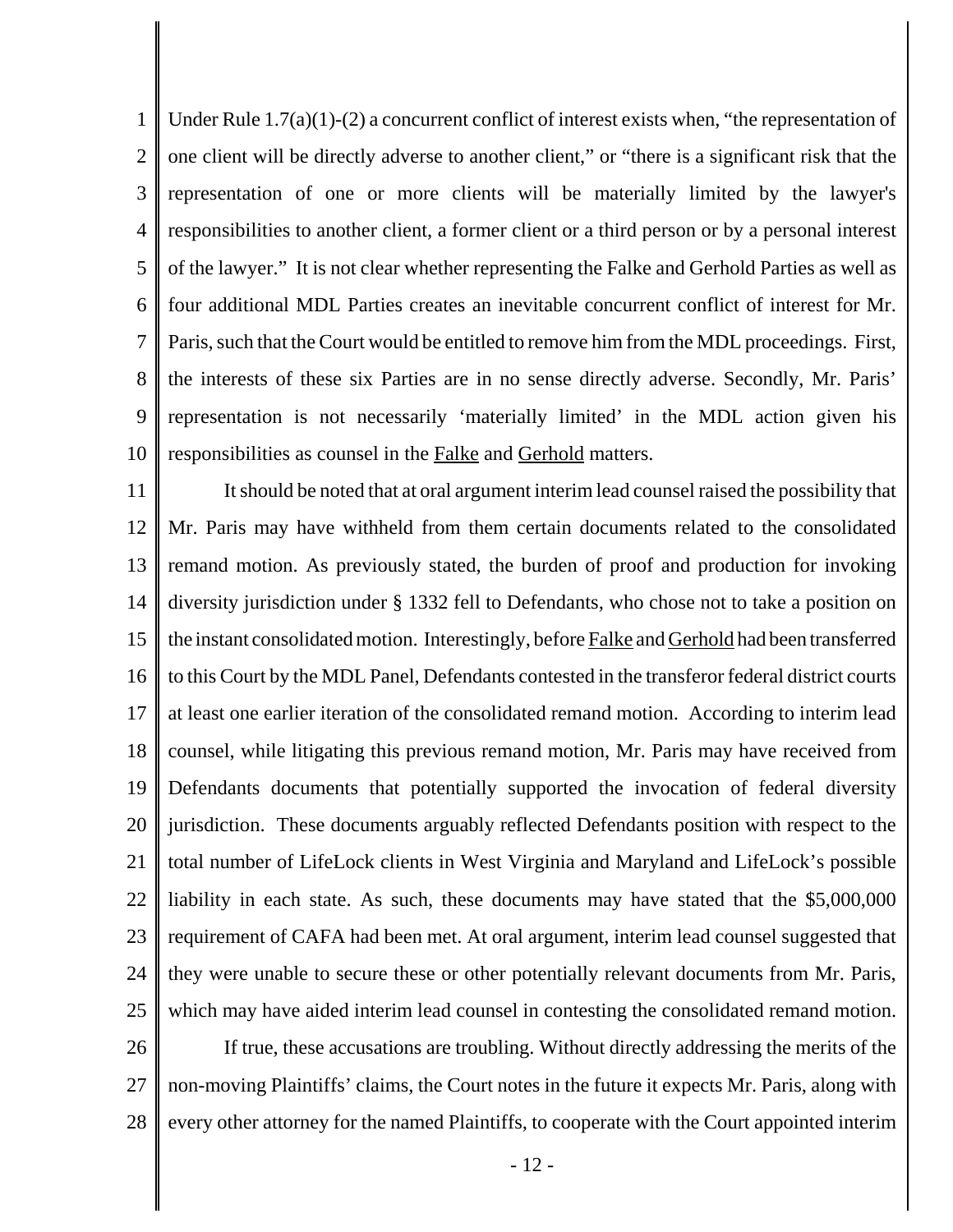1 2 lead counsel. Obviously, cooperation includes complying with their requests for potentially relevant information.

3 4 5 6 7 8 9 10 Although the Court declines to take any action with respect to Mr. Paris, it notes that if an attorney were to receive documents in a state court lawsuit and then withhold those documents from the Court appointed interim lead counsel in a related MDL case — should that lawyer concurrently represent clients in both matters — such action would raise serious questions under Rule 1.7(a) of the State of Arizona's Rules of Professional Conduct. Therefore, while the Court declines to disqualify Mr. Paris from the MDL action, should new and substantial allegations relating to the development of a potential concurrent conflict of interest develop in the future, the Court will again take up the issue, if so prompted.

11

### **Accordingly,**

12 13 14 15 16 **IT IS HEREBY ORDERED** granting Plaintiff Kevin Gerhold, individually, and on behalf of all others similarly situated in the State of West Virginia, and Plaintiffs Gerald and Marlene Falke, individually, and on behalf of all others similarly situated in the State of Maryland, Consolidated Motion to Remand to State Court Pursuant to 28 U.S.C. § 1447. (Dkt.#74.)

17 18 19 20 21 22 23 24 **IT IS FURTHER ORDERED** directing the Clerk to remand Gerhold v. Lifelock, Inc.,et al., 2:08-0857 (S.D.W.V.) back to the Circuit Court of Jackson County, West Virginia. **IT IS FURTHER ORDERED** directing the Clerk to remand Falke v. Lifelock, Inc., et al., 08-CV-1351 (D. Md.) back to the Circuit Court for Washington County, Maryland. **IT IS FURTHER ORDERED** that Plaintiffs' Master Complaint not include claims from individuals located in either the State of West Virginia or the State of Maryland.  $1/1$ 

- 25
- 26
- 27
- 28